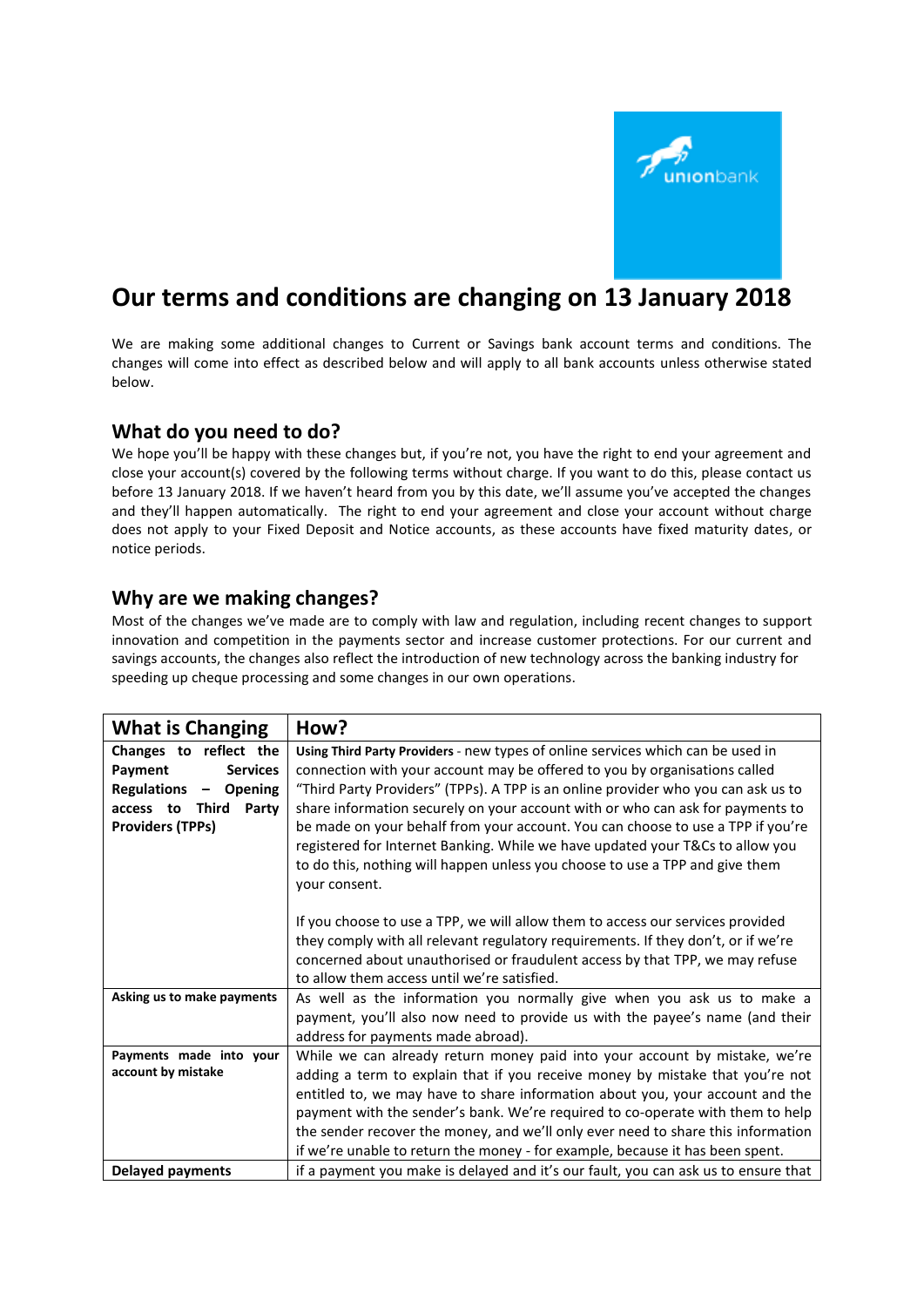|                                                                                                                    | the recipient's account is credited as if the payment had been made on time.                                                                                                                                                                                                                                                                                                                                                                                                                                                                                                                                                                                                                                                                                                                                 |
|--------------------------------------------------------------------------------------------------------------------|--------------------------------------------------------------------------------------------------------------------------------------------------------------------------------------------------------------------------------------------------------------------------------------------------------------------------------------------------------------------------------------------------------------------------------------------------------------------------------------------------------------------------------------------------------------------------------------------------------------------------------------------------------------------------------------------------------------------------------------------------------------------------------------------------------------|
| <b>Making clear how we</b><br>treat international and<br>foreign currency<br>payments and what you<br>pay for them | We're extending some standards and protections to payments made to or from a<br>bank outside the EEA* as well as payments in non-EEA currencies. We'll also<br>make clear that, for payments within the EEA, you'll no longer have the option to<br>pay charges for the person you're making a payment to. *EEA means all the<br>member states of the European Union and Iceland, Norway and Liechtenstein.                                                                                                                                                                                                                                                                                                                                                                                                  |
| Keeping you safe from<br>money laundering<br>and<br>financial crime                                                | We are updating the T&Cs to explain that when we ask for information, for<br>example additional proof of ID, to help prevent money laundering or financial<br>crime, we can ask you for that information in a set timescale. If we don't get it in<br>time, we might have to stop processing payments, payments could be delayed or<br>we may have to freeze your account until we have it.                                                                                                                                                                                                                                                                                                                                                                                                                  |
| When we can refuse to<br>accept a payment in                                                                       | We're making clear that we may refuse to accept a payment into your account<br>where it is reasonable for us to do so, for example if we reasonably believe doing<br>so might cause us to breach a legal requirement.                                                                                                                                                                                                                                                                                                                                                                                                                                                                                                                                                                                        |
| What happens if we send<br>a payment late                                                                          | If a payment you asked us to make within the EEA doesn't arrive when it should<br>have (normally the business day after we send the payment from your account),<br>you can ask us to contact the receiving bank and ask them to treat the payment<br>as if it had been made on time.                                                                                                                                                                                                                                                                                                                                                                                                                                                                                                                         |
| Communicating with you<br>in an emergency                                                                          | We now have to make clear how we'll use the contact details you give us in the<br>event of suspected or actual fraud or security threats, for example we may try to<br>telephone, if we think that's the fastest and most secure way of reaching you.                                                                                                                                                                                                                                                                                                                                                                                                                                                                                                                                                        |
| Letting you choose how<br>we give you information<br>your current<br>and<br>on<br>savings accounts                 | At the moment we keep you informed about payments in and out of your<br>account, any interest charged or paid and our charges by making information<br>available through Online and by providing regular statements. You'll be able to<br>choose whether you want us to continue to do this or to provide a statement<br>monthly.                                                                                                                                                                                                                                                                                                                                                                                                                                                                            |
| When we might close<br>your account                                                                                | We are updating the T&Cs to give more examples of when we may close your<br>account without notice, but we'll only do this in very serious situations - for<br>example, if you act fraudulently or refuse to give us additional proof of ID.                                                                                                                                                                                                                                                                                                                                                                                                                                                                                                                                                                 |
| We're being clearer<br>about your rights in<br>relation to your<br>information                                     | You explicitly consent to us accessing, processing and retaining any information<br>you provide to us for the purposes of providing payment services to you. This<br>does not affect any rights and obligations you or we have under data protection<br>legislation. You may withdraw this consent by closing your account. If you do this,<br>we will stop using your data for this purpose, but may continue to process your<br>data for other purposes. Your privacy is important to UBUK. Our Privacy Policy<br>explains how we collect, use, disclose, transfer and store your information and<br>sets out your rights to your information. In future it will be set out in a separate<br>document, and will be available at: www.unionbankuk.com or you can ask for a<br>copy at our office in London. |
| We're adding some                                                                                                  | We'll have the right to do this if:                                                                                                                                                                                                                                                                                                                                                                                                                                                                                                                                                                                                                                                                                                                                                                          |
| reasons why we may<br>close your account<br>immediately                                                            | you've provided us with any false information; or<br>$\bullet$<br>$\bullet$<br>if you act fraudulently or refuse to give us required due diligence<br>information; or<br>you're involved, or we reasonably believe that you're involved, in criminal<br>$\bullet$                                                                                                                                                                                                                                                                                                                                                                                                                                                                                                                                            |
|                                                                                                                    | activity of any kind whether or not linked to your account or your<br>relationship with us.                                                                                                                                                                                                                                                                                                                                                                                                                                                                                                                                                                                                                                                                                                                  |
| <b>Cheque Clearing</b>                                                                                             | From 30 October 2017 all banks are introducing a new system for clearing<br>cheques called the Image Clearing System. This will allow banks to clear a digital<br>image of a cheque rather than the original paper cheque. This means that some<br>cheques you write using this system will clear within two working days.                                                                                                                                                                                                                                                                                                                                                                                                                                                                                   |
|                                                                                                                    | The Image Clearing System will be introduced gradually, so both the existing<br>paper cheque clearing process and the new Image Clearing System will be used                                                                                                                                                                                                                                                                                                                                                                                                                                                                                                                                                                                                                                                 |